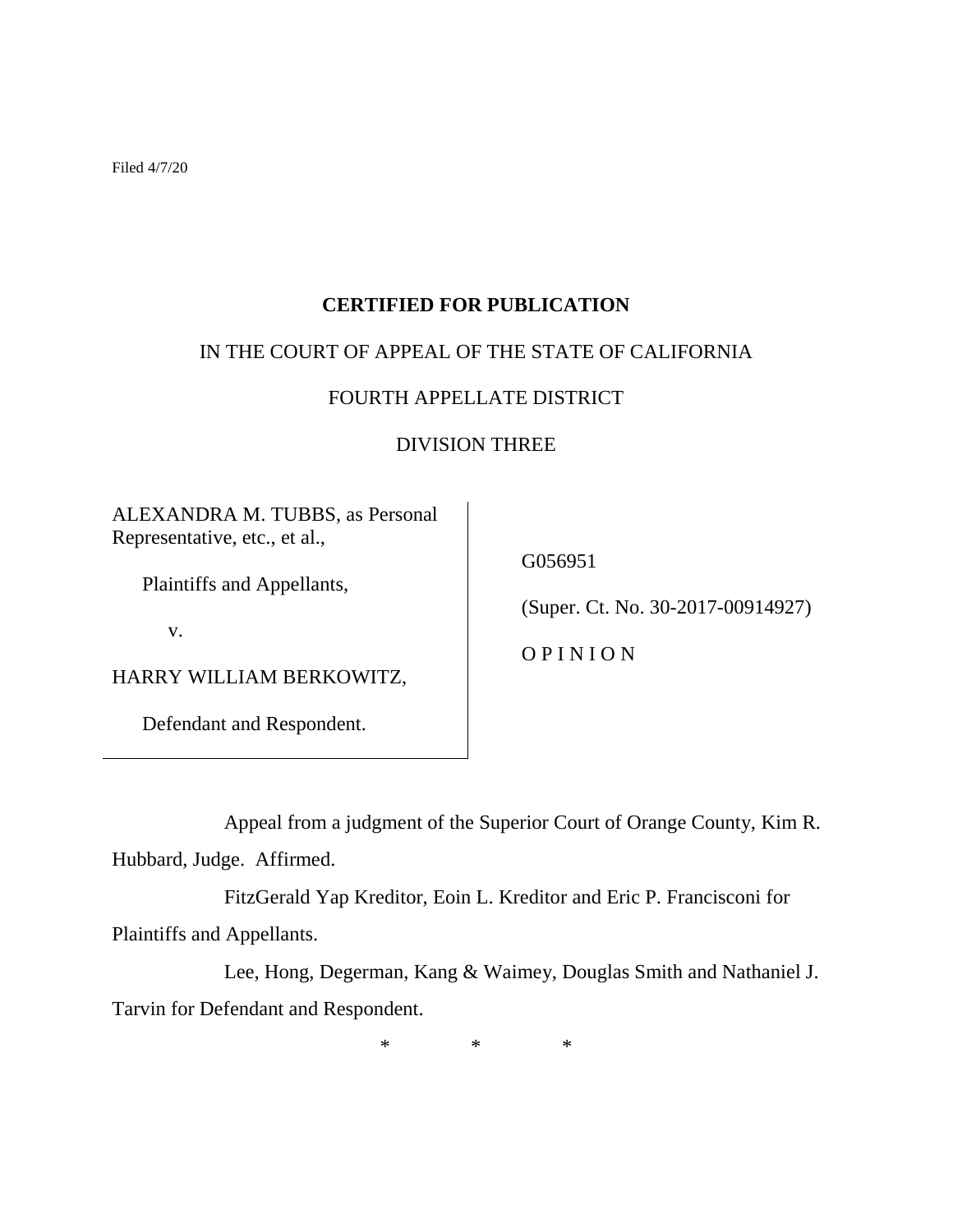This appeal arises from a dispute between Janice Tubbs and her father, Harry William Berkowitz, regarding certain trust assets that Berkowitz transferred to himself after his wife passed away. Berkowitz and his wife, Janice Tubbs's parents, created The Berkowitz Family Trust (the Trust). The Trust provided for the allocation of assets to a surviving spouse's trust and a marital appointment trust (the Marital Trust) upon the death of either Berkowitz or his wife. The surviving spouse's trust and the Marital Trust included a general power of appointment allowing the surviving spouse to designate a person who would receive the Trust assets. Under that power of appointment, the surviving spouse could designate himself or herself as the person who would receive the assets. Berkowitz exercised this power of appointment after his wife passed away and transferred all the Trust assets to himself, effectively divesting Janice Tubbs and her children who were contingent beneficiaries.

Tubbs filed a petition requesting the court find that Berkowitz could not exercise his power of appointment to transfer the assets to himself. According to Tubbs, Berkowitz's fiduciary duties as the successor trustee limited his exercise of the power of appointment. Berkowitz filed a motion for summary judgment contending he had the right to transfer all assets to himself pursuant to the general power of appointment provisions, which allowed him to act in a nonfiduciary capacity.

The court granted Berkowitz's motion for summary judgment and found the general power of appointment provisions gave him unfettered discretion. Because the power of appointment was given to the surviving spouse, and not the trustee, the court rejected Tubbs's contention that Berkowitz's discretion was limited by his role as the successor trustee.

Tubbs appeals from the judgment in favor of Berkowitz and contends the court erred because Berkowitz was bound by his fiduciary duties as trustee when he exercised the general power of appointment. She claims Berkowitz acted in violation of those fiduciary duties by transferring all assets to himself and acted contrary to her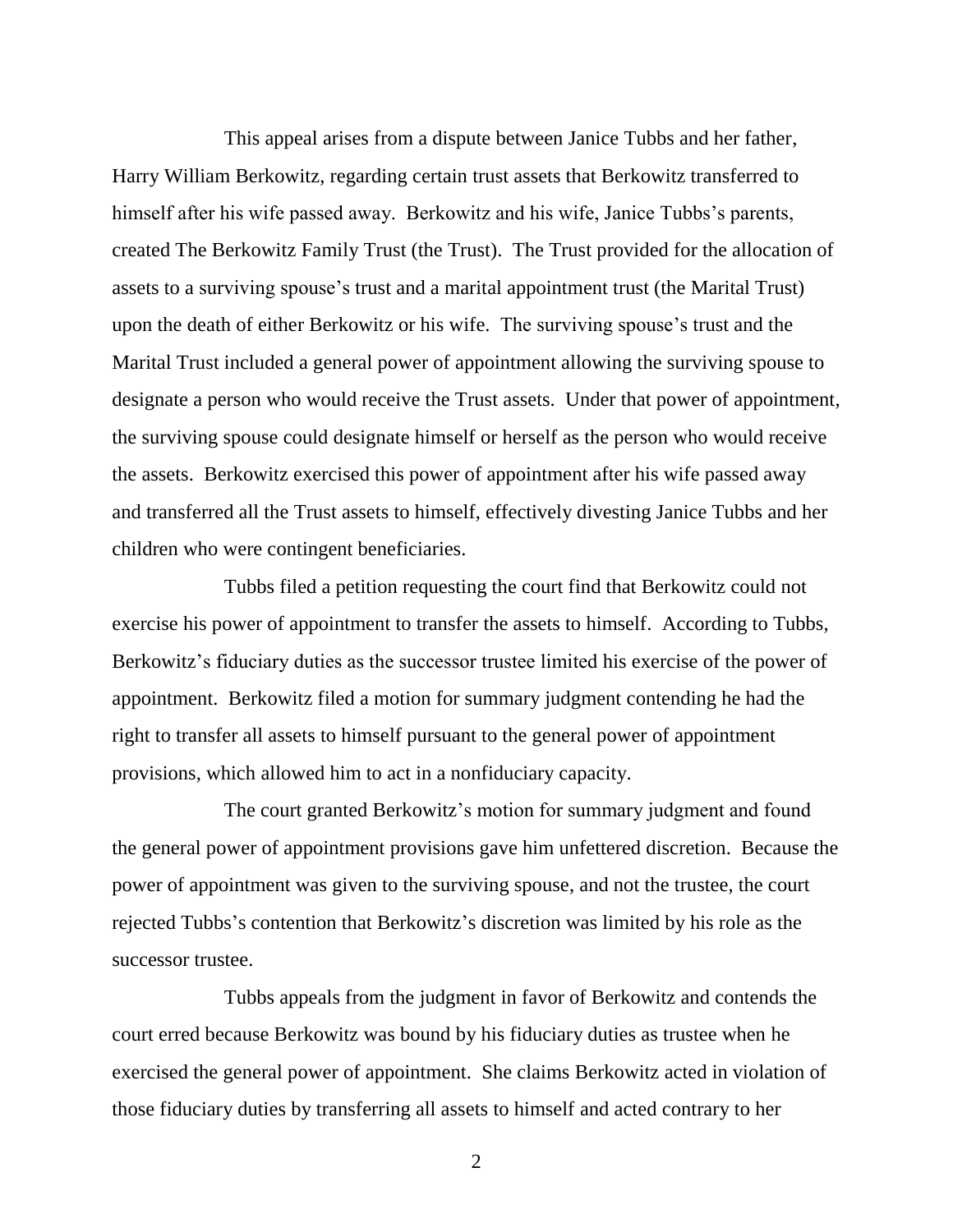mother's intent to have her separate property pass to her children and grandchildren. We disagree because a general power of appointment enables the powerholder to act in a nonfiduciary capacity. Regardless, Berkowitz could not have breached any fiduciary duties by doing something that was expressly authorized under the terms of the trusts. We accordingly affirm the judgment.<sup>1</sup>

## **FACTS**

### *The Trust and General Power of Appointment*

 $\overline{a}$ 

In 2005, Berkowitz and his wife created the Trust of which they were trustees during their lifetimes. The Trust provided that, after the death of the first spouse, the trustee (the surviving spouse) was required to allocate the Trust's assets between the surviving spouse's trust and the Marital Trust. The surviving spouse's trust would include the surviving spouse's separate trust estate and interest in the community trust estate. The Marital Trust would include the deceased spouse's separate trust estate and interest in the community trust estate. While the surviving spouse's trust was revocable after the allocation, the Marital Trust was irrevocable and nonamendable. Both the surviving spouse's trust and the Marital Trust provided support for the surviving spouse for life, and then on the surviving spouse's death, the remaining assets of both trusts would be distributed to the children's trust and the grandchildren's trust. Berkowitz and his wife had two children, Tubbs and her brother, and three grandchildren (the children of Tubbs).

<sup>1</sup> This appeal was initially filed by Janice Tubbs. During the appeal's pendency, Janice Tubbs passed away. We thereafter granted a motion brought by Alexandra M. Tubbs and Makenzie L. Tubbs, as the personal representatives of Janice Tubbs, to substitute as the plaintiffs and appellants. For simplicity, we will refer to the plaintiffs throughout this opinion as "Tubbs" or "Janice Tubbs," with the understanding that the current plaintiffs are the personal representatives of Janice Tubbs.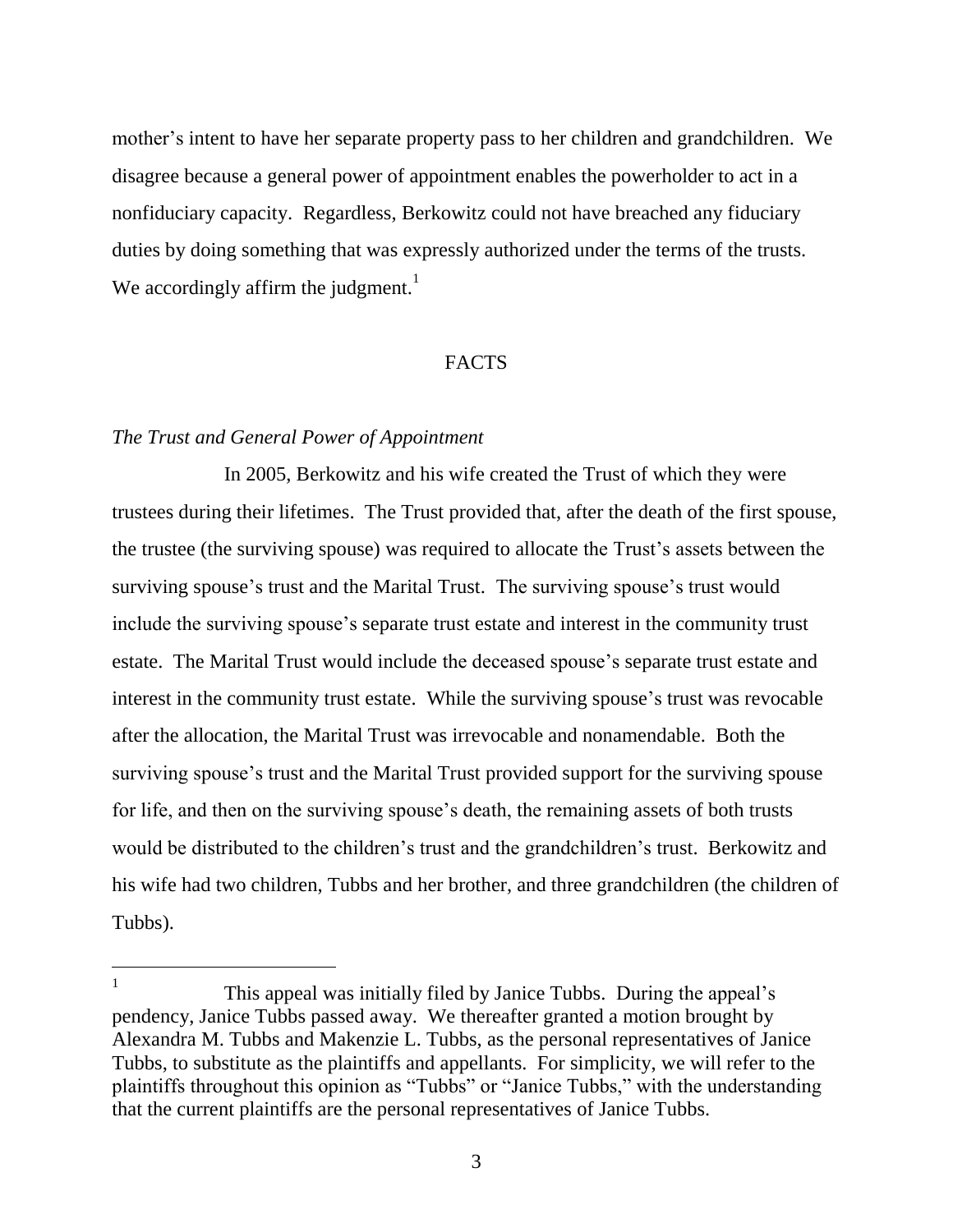The Marital Trust also provided the surviving spouse with a general power of appointment, which is the focus of this appeal. The relevant provision stated: "At any time during the surviving spouse's life, the trustee shall distribute all or any part of the trust, including accrued income and undistributed income, to such one or more persons and entities, including the surviving spouse or the surviving spouse's estate, and on such terms and conditions, outright, in trust, or by creating further powers of appointment, as the surviving spouse shall request by an acknowledged document that specifically refers to this power of appointment." The surviving spouse's trust included an identical provision.

In 2011, Berkowitz's wife passed away, requiring Berkowitz to allocate the Trust's assets as described above. In April 2017, Berkowitz filed a petition to confirm his proposed allocation of assets, among other things. After Tubbs filed objections to Berkowitz's petition, Berkowitz exercised his general power of appointment and appointed all assets in the Trust to himself, effectively divesting the contingent beneficiaries (which included Tubbs) of their right to distributions upon Berkowitz's death.

## *Tubbs's Petition and Berkowitz's Motion for Summary Judgment*

In December 2017, Tubbs filed a petition alleging the general power of appointment provisions were "not intended to provide [Berkowitz with] unlimited powers to subvert the [T]rust." She accordingly requested the court to "interpret the powers of appointment . . . as provisions that were not intended to provide unlimited powers of appointment such that . . . the remainder beneficiaries . . . have vested rights to property, which are not subject to divestment." She also requested the court to interpret the Trust as requiring Berkowitz to act in a fiduciary capacity given his role as the successor trustee.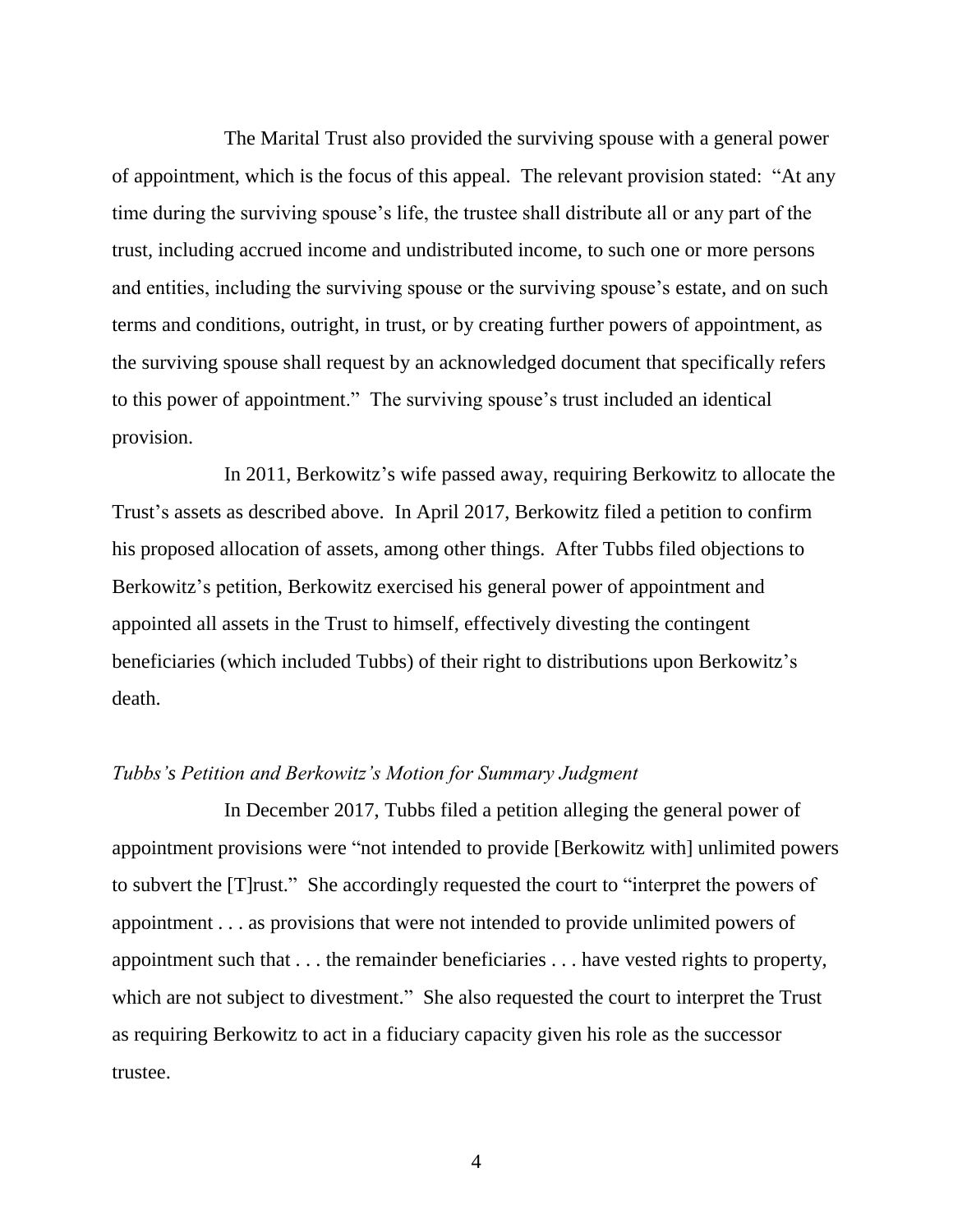In March 2018, Berkowitz filed a motion for summary judgment on Tubbs's petition. He argued he "had the right and power" under the general power of appointment provisions to transfer all Trust assets to himself "for any reason or no reason." He claimed other provisions did not qualify or restrict his powers and "any rights of the remainder beneficiaries were entirely subordinate to [his] rights as powerholder." He further argued his role as trustee did not limit his rights because he "occupied two roles with regard to the Trust." While he had certain fiduciary obligations as a trustee, he claimed he "was also the donee of the powers of appointment, in which role he had no duties whatsoever to other beneficiaries . . . ."

In support of his motion, Berkowitz also filed a declaration testifying that the attorney who drafted the Trust "specifically discussed with [Berkowitz and his wife] the powers of appointment, and that they would allow [them], whoever survived the other, to do whatever he or she wished with the Trust's assets, without any limitation." Berkowitz further testified that he and his wife "both wished the other to be able to use [their] assets in any way he or she chose after the death of one of [them], without regard to [their] children's, grandchildren's, or any other person's wishes." The lawyer who drafted the Trust filed a declaration explaining that "[t]he powers of appointment were drafted by me and were included in the Trust to provide to the surviving trustor . . . the absolute power and discretion to appoint some or all of the assets of the Survivor's Trust and Marital Trust in any way which the survivor wished, including to themselves or their respective estates, and without regard to any other beneficiaries' interests in the Trust." Although the lawyer had no recollection of discussing the powers of appointment with Berkowitz and his wife, he declared "[i]t has always been my custom and practice to discuss specifically with the trustors the powers of appointment and the fact that they permit the surviving spouse unlimited discretion to use or devise the Trust's assets in any way they choose. . . . I have no doubt that I had a similar discussion with [Berkowitz and his wife] prior to their execution of the Trust."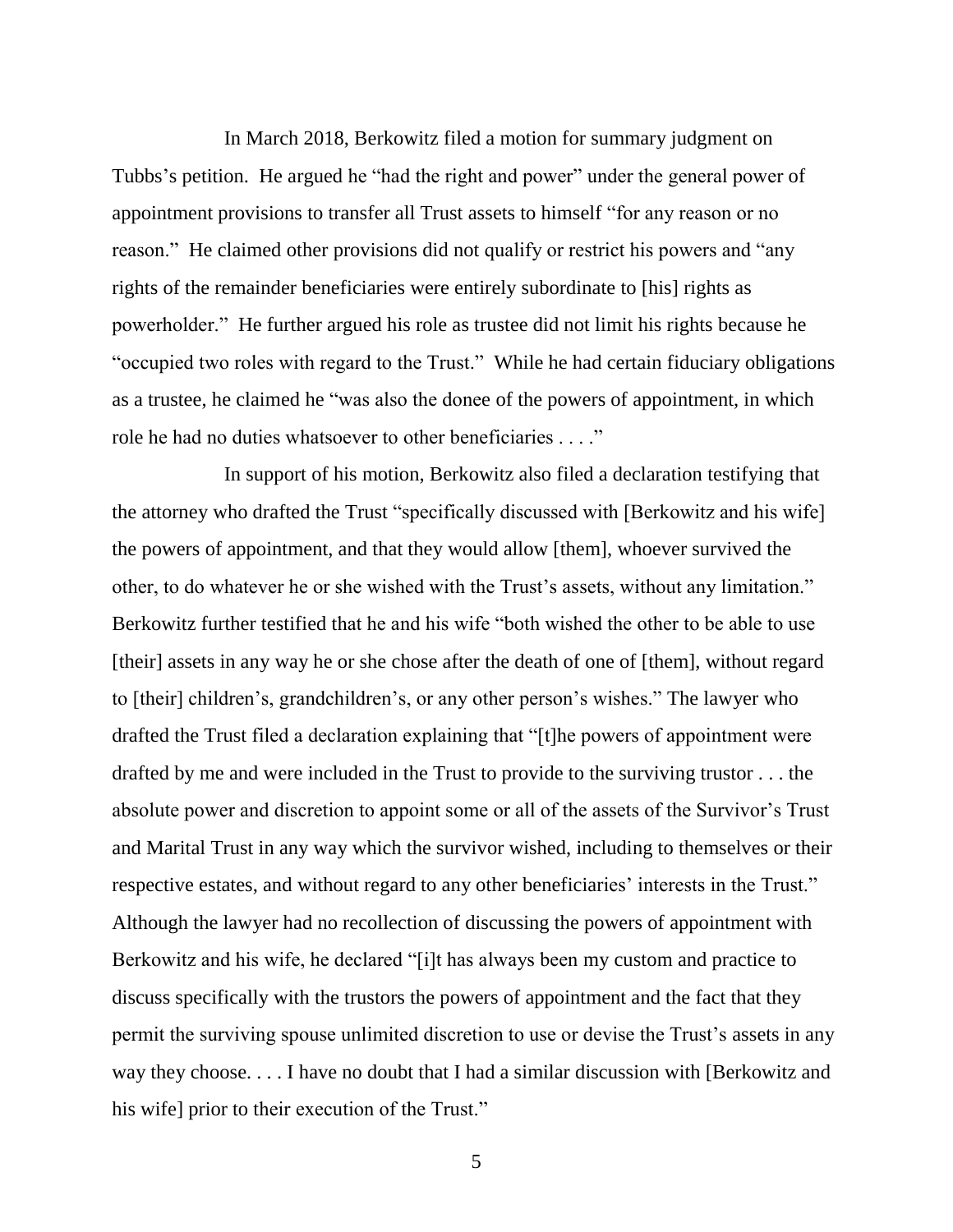Tubbs filed opposition to the summary judgment motion and argued Berkowitz's fiduciary duties as a trustee limited his rights to exercise his general power of appointment. She accordingly claimed Berkowitz did not have the "absolute power" to transfer all of the Trust's assets to himself. She further argued Berkowitz breached an implied covenant of good faith and fair dealing contained in the Trust and intended to protect the beneficiaries. In support of her opposition, she also filed a declaration testifying that her mother had made it clear that she wanted her separate property distributed to her children and grandchildren and that the Marital Trust was irrevocable to protect the children and grandchildren.

#### *The Court's Ruling*

After a hearing, the court granted Berkowitz's motion for summary judgment. The court found the general power of appointment provision "gives the surviving spouse as settlor essentially unfettered discretion to direct the trustee to distribute 'all or any part' of the Surviving Spouse Trust and/or Marital Trust to 'one or more persons . . . including the surviving spouse . . . outright' if such a request is made 'by an acknowledged document that specifically refers to the power[s] of appointment.'" According to the court, "the trustee has no discretion but to make the requested distribution; the trustee 'shall' do so."

The court also rejected the notion that Berkowitz's discretion was limited given his role as trustee because "the powers of appointment at issue [were] not given to the Trustee, but to the surviving settlor." The court explained: "If faced with the exercise of a power of appointment by Harry-as-Settlor . . . , Harry-as-Trustee has no discretion but to follow those directions." Finally, the court held the implied covenant of good faith and fair dealing could "not be invoked to limit or prohibit the apparently unfettered right reserved to the surviving spouse (i.e. Harry-as Settlor) to direct the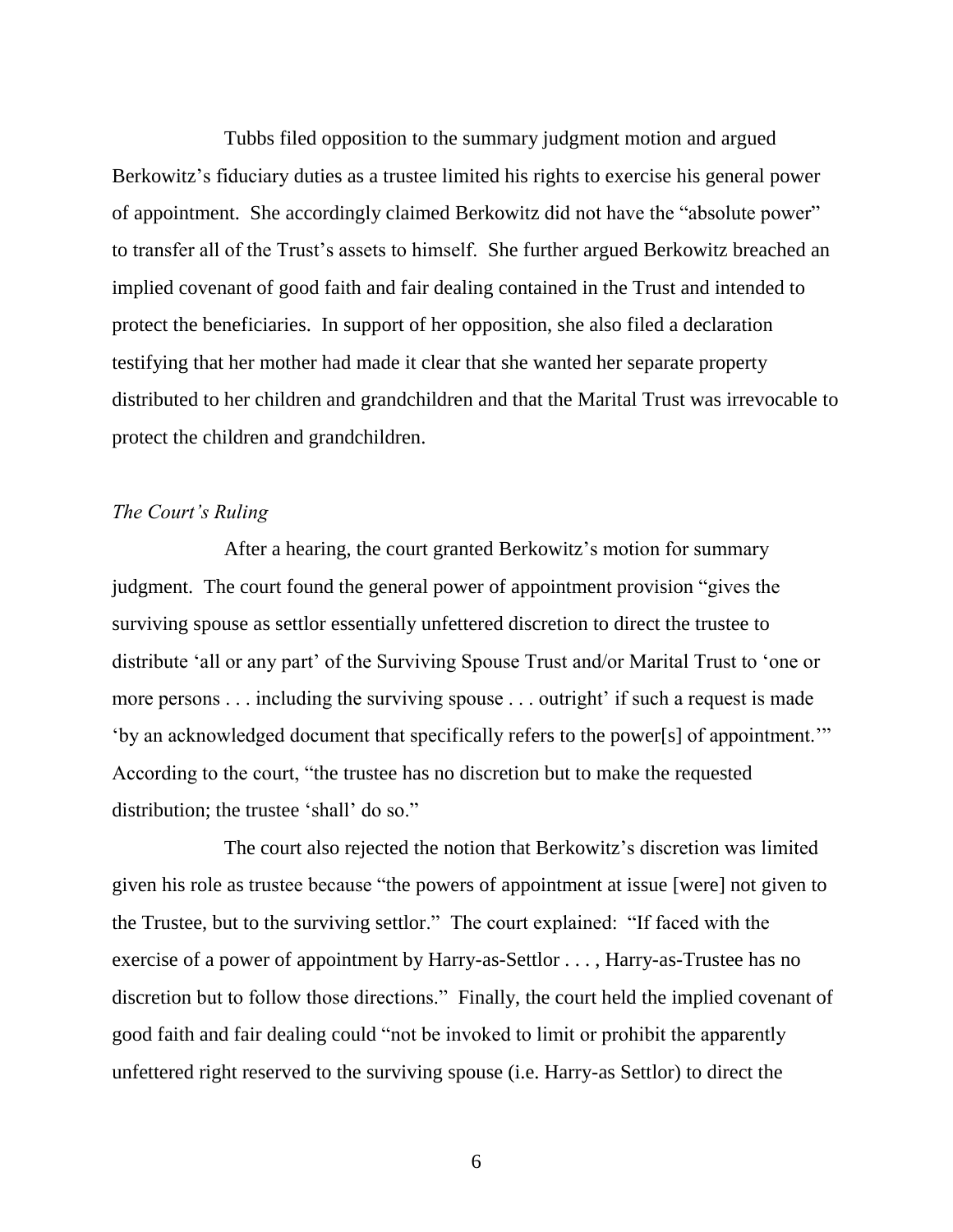distribution of any or all of the Trust assets to anyone, including himself." The court entered judgment in Berkowitz's favor, and Tubbs appeals from that judgment.

#### DISCUSSION

Tubbs contends Berkowitz could not exercise his general power of appointment to transfer the Marital Trust assets to himself.<sup>2</sup> Her main argument is that Berkowitz violated his fiduciary duties as a trustee by transferring the assets to himself. In other words, she suggests Berkowitz could never exercise his general power of appointment to transfer assets to himself given his role as a trustee of the Marital Trust, which was irrevocable and nonamendable. She also claims Berkowitz acted contrary to her mother's intent, which was to have her separate property pass to her children and grandchildren. Because a power of appointment enables the powerholder to act in a nonfiduciary capacity and Berkowitz could not possibly have breached any fiduciary duties by doing something that was expressly authorized by the Marital Trust, we conclude the court did not err.

#### *Standard of Review*

 $\overline{a}$ 

A party is entitled to summary judgment "if all the papers submitted show that there is no triable issue as to any material fact and that the moving party is entitled to a judgment as a matter of law." (Code Civ. Proc., § 437c, subd. (c).) A triable issue of material fact exists only if "the evidence would allow a reasonable trier of fact to find the underlying fact in favor of the party opposing the motion in accordance with the applicable standard of proof." (*Aguilar v. Atlantic Richfield Co.* (2001) 25 Cal.4th 826,

<sup>2</sup> Tubbs does not dispute Berkowitz could transfer the assets in the surviving spouse's trust to himself. She acknowledges that trust was revocable and amendable and included Berkowitz's separate property and community property share.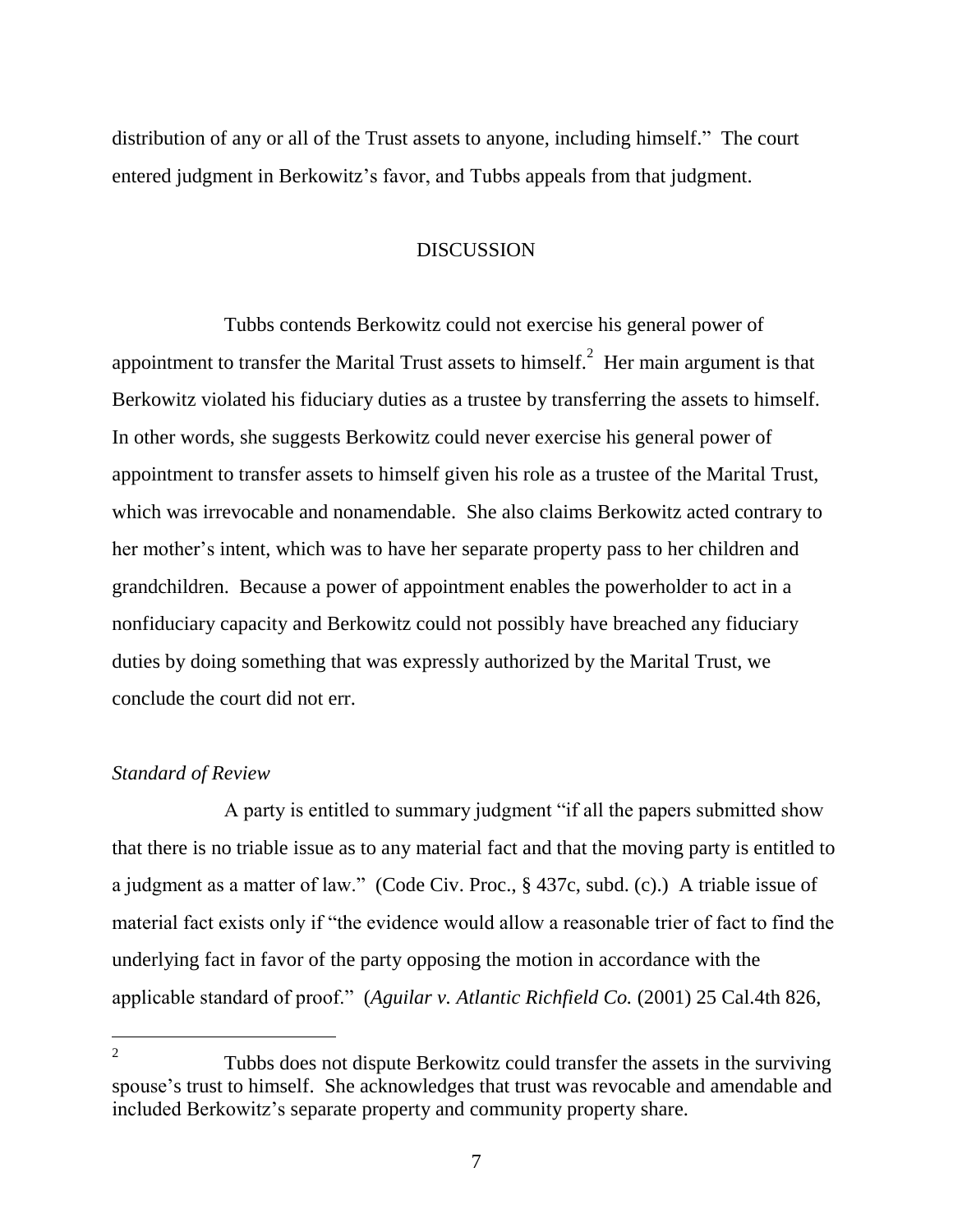845.) We review de novo the court's grant of summary judgment. (*ABCO, LLC v. Eversley* (2013) 213 Cal.App.4th 1092, 1098.) Although we conduct a de novo review, we "must presume the judgment is correct, and the appellant bears the burden of demonstrating error." (*Jones v. Department of Corrections & Rehabilitation* (2007) 152 Cal.App.4th 1367, 1376.)

#### *The Court Did Not Err*

""A power of appointment is a power conferred by the owner of property (the 'donor') upon another person (the 'donee') to designate the persons ('appointees') who will receive the property  $[$  ('appointive property') ] at some time in the future.""" [Citations.] Such a power can be general—exercisable in favor of anyone, *including the holder of the power* or that person's estate—or limited—exercisable only in favor of the person or class specified in the instrument creating the power. [Citation.] A trust can be the 'creating instrument' that 'creates or reserves the power of appointment.'" (*Estate of O'Connor* (2018) 26 Cal.App.5th 871, 879, fn. omitted, italics added.)

Here, the power of appointment provision in the Marital Trust provided that "the trustee *shall distribute* all or any part of the trust . . . to such one or more persons . . . *including the surviving spouse* . . . *as the surviving spouse shall request* by an acknowledged document that specifically refers to this power of appointment." (Italics added.) Tubbs concedes that this provision conferred a general power of appointment, and she does not suggest Berkowitz failed to follow the proper procedures for exercising his power of appointment. Berkowitz accordingly had the "equivalent to a grant of absolute ownership." (*Estate of Daily* (1982) 130 Cal.App.3d 993, 998; see *Estate of Kuttler* (1958) 160 Cal.App.2d 332, 338 [same].) He could exercise the power in his own favor and had "the same freedom of disposition that [he would have] over his . . . own property." (12 Witkin, Summary of Cal. Law (11th ed. 2019) Real Property, § 169.)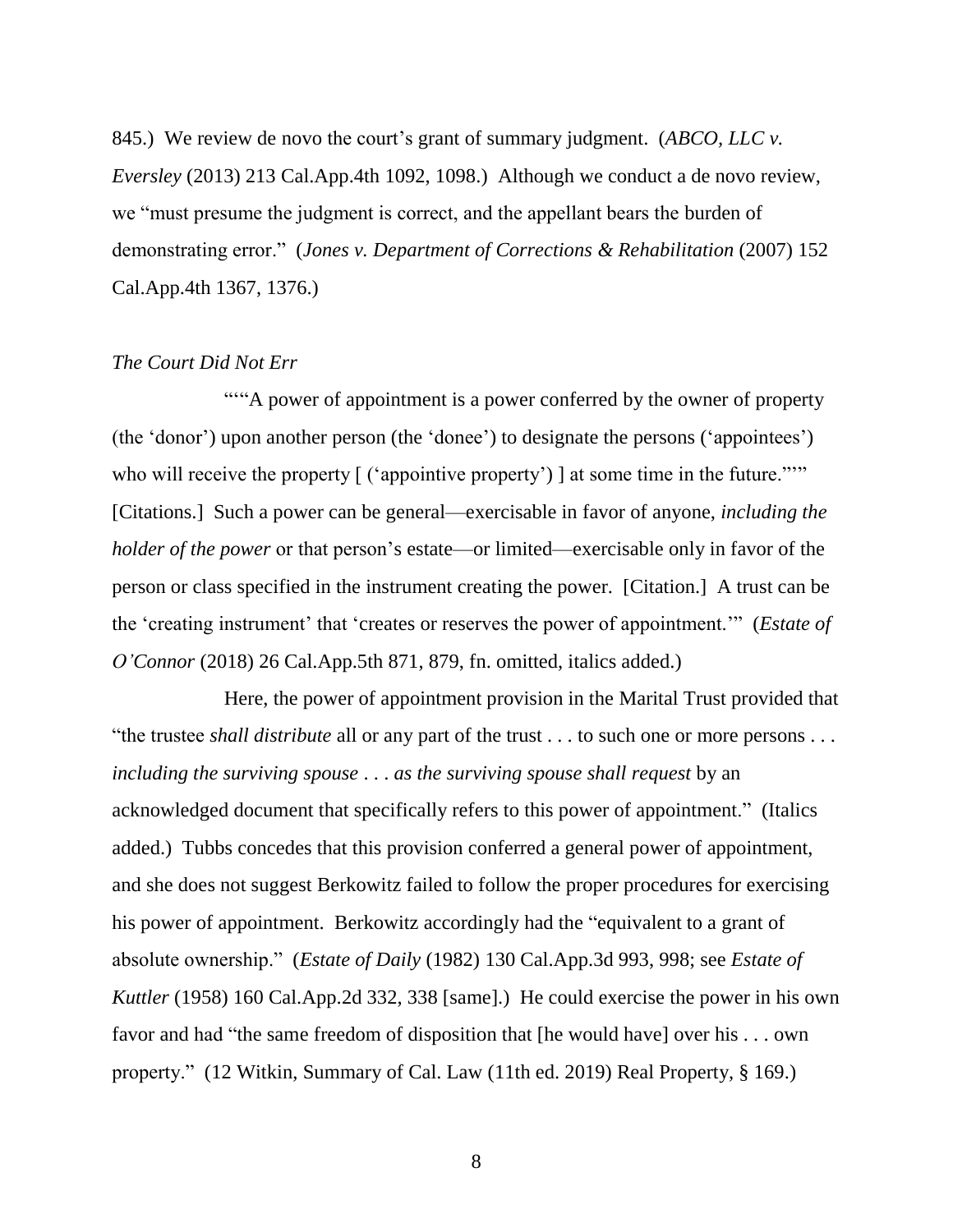Despite the general power of appointment, Tubbs contends Berkowitz could not transfer the Marital Trust assets to himself because a trustee must comply with his fiduciary duties even if he has "'absolute,' 'sole,' or 'uncontrolled' discretion . . . ." (Prob. Code 16081, subd. (a).)<sup>3</sup> According to Tubbs, Berkowitz could not "violate his fiduciary duties through an artifice that gives him a supposedly different role" as the donee of the power of appointment. She suggests Berkowitz violated his "duty to administer the trust solely in the interest of the beneficiaries" (§ 16002, subd. (a)) and his "duty not to use or deal with trust property for [his] own profit [and to not] take part in any transaction in which [he] has an interest adverse to the beneficiary" (§ 16004, subd. (a).) But Tubbs ignores a key feature of a general power of appointment—it enables the donee to act "in a *nonfiduciary capacity*" unlike a trustee. (§ 610, subd. (f), italics added.) "The holder of a presently exercisable general power of appointment or power to withdraw property from a trust [also] has the rights of a person holding the power to revoke the trust . . . ." ( $\S$  15803.) Tubbs cites no authority, nor has our research uncovered any, which holds that a donee cannot exercise a general power of appointment in his favor if he also is the trustee of an irrevocable trust.

Tubbs argues the Trust is "invalid and illusory" if "the roles of trustee and donee under a general power of appointment" are combined with "no fiduciary obligations owed by the trustee . . . ." She contends that "by designating the same person as the trustee and donee under a general power of appointment without any concomitant fiduciary duties owed by that person to the beneficiaries, the legal and equitable title to the trust property would merge and the trust would be extinguished." But here, the mere existence of a power of appointment did not effect a merger because until the power of appointment was exercised by removing all of the assets from the Trust, Tubbs and her children retained their contingent rights as beneficiaries. Those rights would continue to

 $\overline{a}$ 3

All further statutory references are to the Probate Code.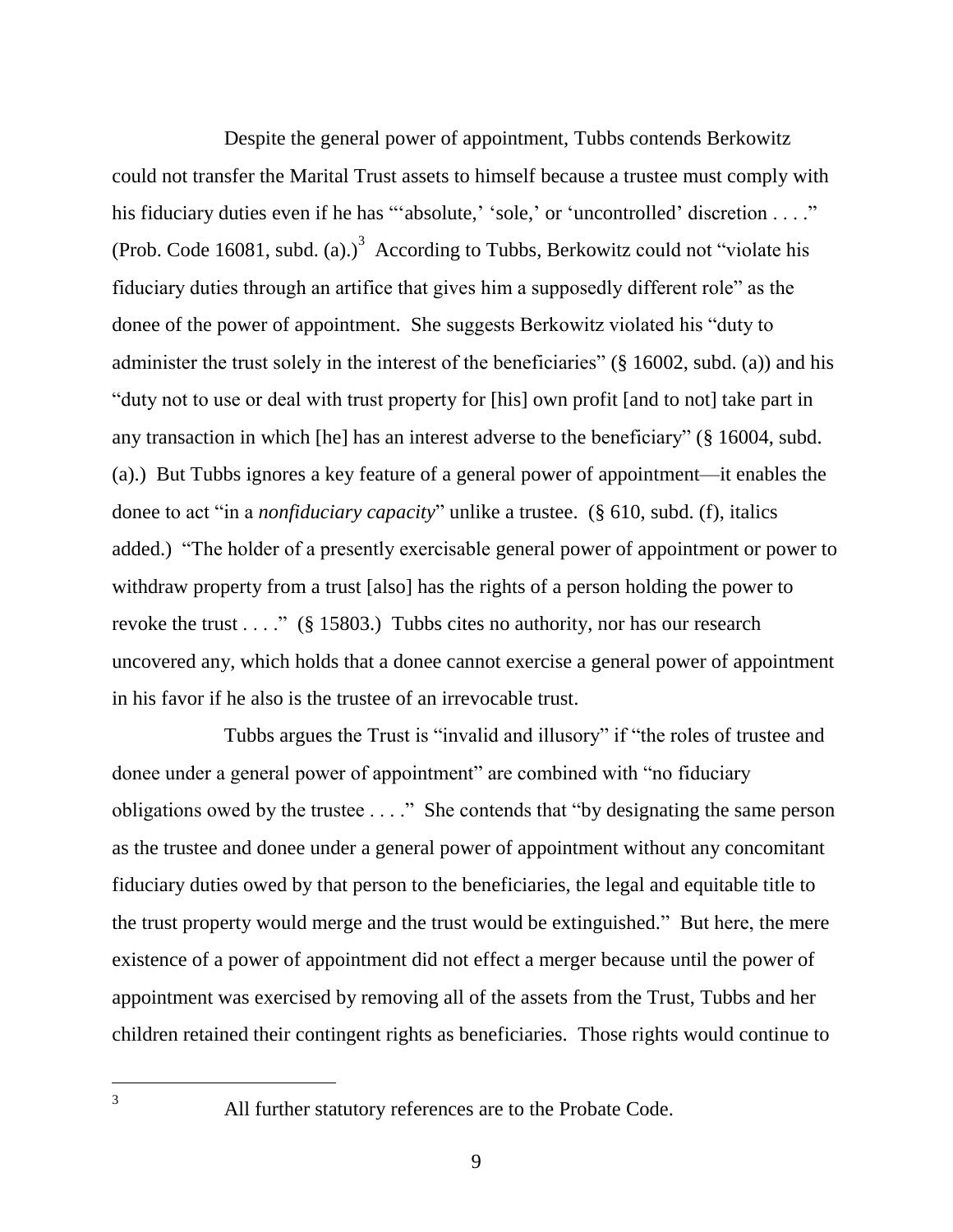exist had the power of appointment been exercised as to fewer than all the assets. And, as explained above, as a matter of law Berkowitz had the same rights as one who could revoke the Trust. (§ 15803.) Berkowitz's exercise of the power did just that. The revocation of the Trust did not render it "invalid or illusory." It merely implemented a right given to the surviving spouse by the express language of the Trust.

To support her argument that "Berkowitz was bound by his fiduciary duties at all times when interacting with the Trust," Tubbs also points to the following Trust provision: "The Trustee shall exercise all of the powers in the Trustee's fiduciary capacity and only in such capacity." She claims this language means Berkowitz "could not act as a donee without the strictures of his duties as trustee . . . ." We do not interpret this provision so broadly. The provision appears in a section titled "Trust Administration Provisions" and merely states that the trustee must exercise his powers in his fiduciary capacity. It does not impose any restrictions on the separate role of a donee who exercises the general power of appointment. The law governing general powers of appointment clearly contemplates that the power can be exercised to the detriment of other beneficiaries. (§ 610, subd. (f) ["'Power of appointment' means a power that enables a powerholder *acting in a nonfiduciary capacity* to designate a recipient of an ownership interest in or another power of appointment over the appointive property" (italics added); Rest.2nd Property, Donatire Transfers (1986) § 11.4, com. a, p. 18 ["A general power of appointment gives the donee of the power the authority to confer on himself or herself the full benefit of the appointive assets to the exclusion of others".) And, as explained below, Berkowitz could not have breached his fiduciary duties by carrying out what was explicitly required by the Marital Trust.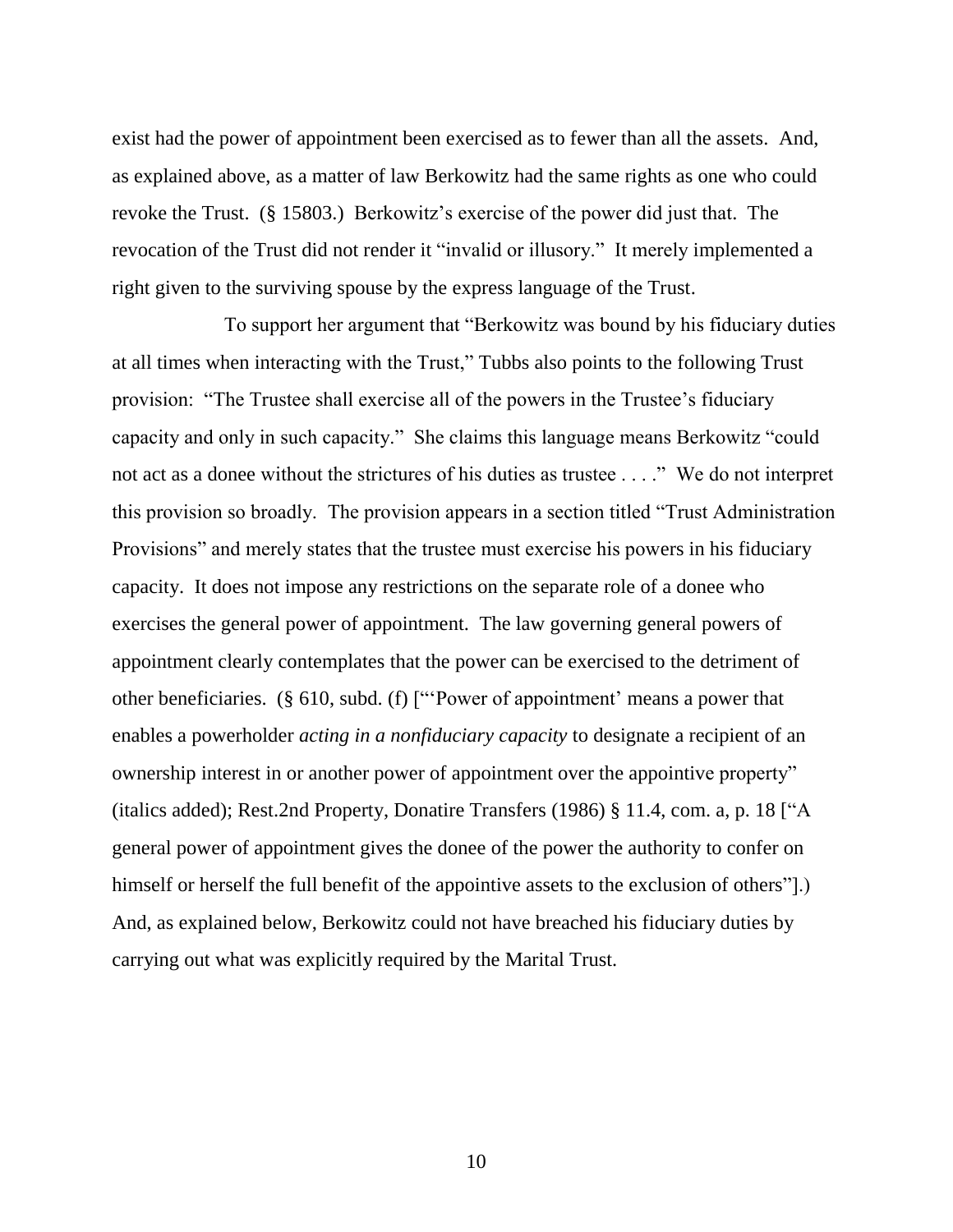A trustee "has a duty to administer the trust according to the trust instrument . . . ." ( $\S$  16000.) A trustee also only has the powers conferred by the trust instrument and the powers conferred by statute, unless limited by the trust instrument. (§ 16200.) Here, the very language of the Marital Trust allowed Berkowitz to act in his capacity as the surviving spouse (not the trustee) and designate himself as the recipient of the Trust assets. The Marital Trust then required the trustee to distribute the assets to any person designated by the surviving spouse, including the surviving spouse himself. Thus, under the plain terms of the Marital Trust, Berkowitz (acting as the trustee) was required to transfer the assets once he exercised the power of appointment in his favor. He could not possibly have breached any fiduciary duties by doing something that was expressly authorized and required under the terms of the Marital Trust. (*Hearst v. Ganzi* (2006) 145 Cal.App.4th 1195, 1207-1208 [trustees did not breach their fiduciary duties where their actions were explicitly authorized by the trust].)

Finally, we note that Berkowitz's exercise of his power of appointment would have been unobjectionable if he had resigned as trustee before exercising the power. In that scenario, the successor trustee (Tubbs) would have been required to transfer the assets to Berkowitz once he exercised the power of appointment in his favor. Tubbs claims "those are not the facts before this Court," but we see no reason why the result should be different where Berkowitz was both the donee and the trustee who had no discretion but to follow the terms of the power of appointment.